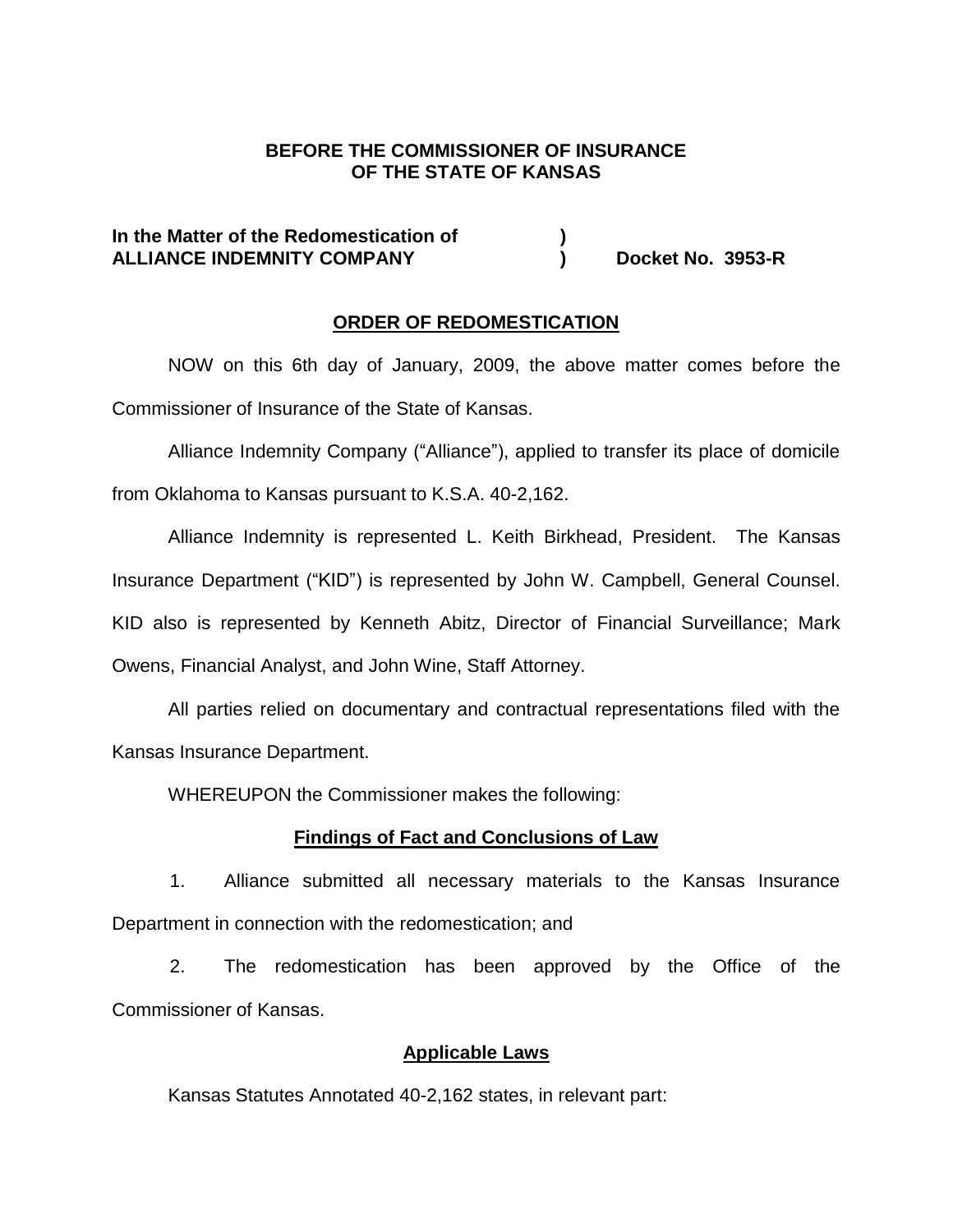(a) An insurer organized under the laws of any other state and admitted to do business in this state for the purpose of writing insurance may become a domestic insurer by complying with all of the requirements of law relative to the organization and licensing of a domestic insurer of the same type and by designating the insurer's principal place of business at a place in this state…

(d) The certificate of authority, agents' appointments and licenses, rates and other items which the commissioner allows, in the commissioner's discretion, that are in existence at the time an insurer licensed to transact the business of insurance in this state transfers the insurer's corporate domicile to this or any other state by merger, consolidation or any other lawful method shall continue in full force and effect upon transfer if the insurer remains duly qualified to transact the business of insurance in this state. For purposes of existing authorizations and all other corporate purposes, the insurer or mutual holding company is deemed the same entity as it was prior to the transfer of its domicile. All outstanding policies of a transferring insurer shall remain in full force and effect and need not be endorsed as to the new name of the company or the company's new location unless so ordered by the commissioner. A transferring insurer shall file new policy forms with the commissioner on or before the effective date of the transfer, but may use existing policy forms with appropriate endorsements if allowed by, and under such conditions as approved by, the commissioner. However, every transferring insurer or mutual holding company shall notify the commissioner of the details of the proposed transfer and shall file promptly any resulting amendments to corporate documents filed or required to be filed with the commissioner.

(f) A foreign insurer or mutual holding company shall file restated articles of incorporation and certificate of domestication with the secretary of state in a form prescribed by the secretary of state and approved by the insurance commissioner to transfer to this state. A domestic insurer shall file with the secretary of state a certificate or order issued by the insurance commissioner approving the transfer to another state….

### **IT IS THEREFORE ORDERED BY THE COMMISSIONER OF INSURANCE**

#### **THAT:**

The redomestication of Alliance from Oklahoma to Kansas is hereby approved

pursuant to K.S. A. 40-2,162, effective January 1, 2009.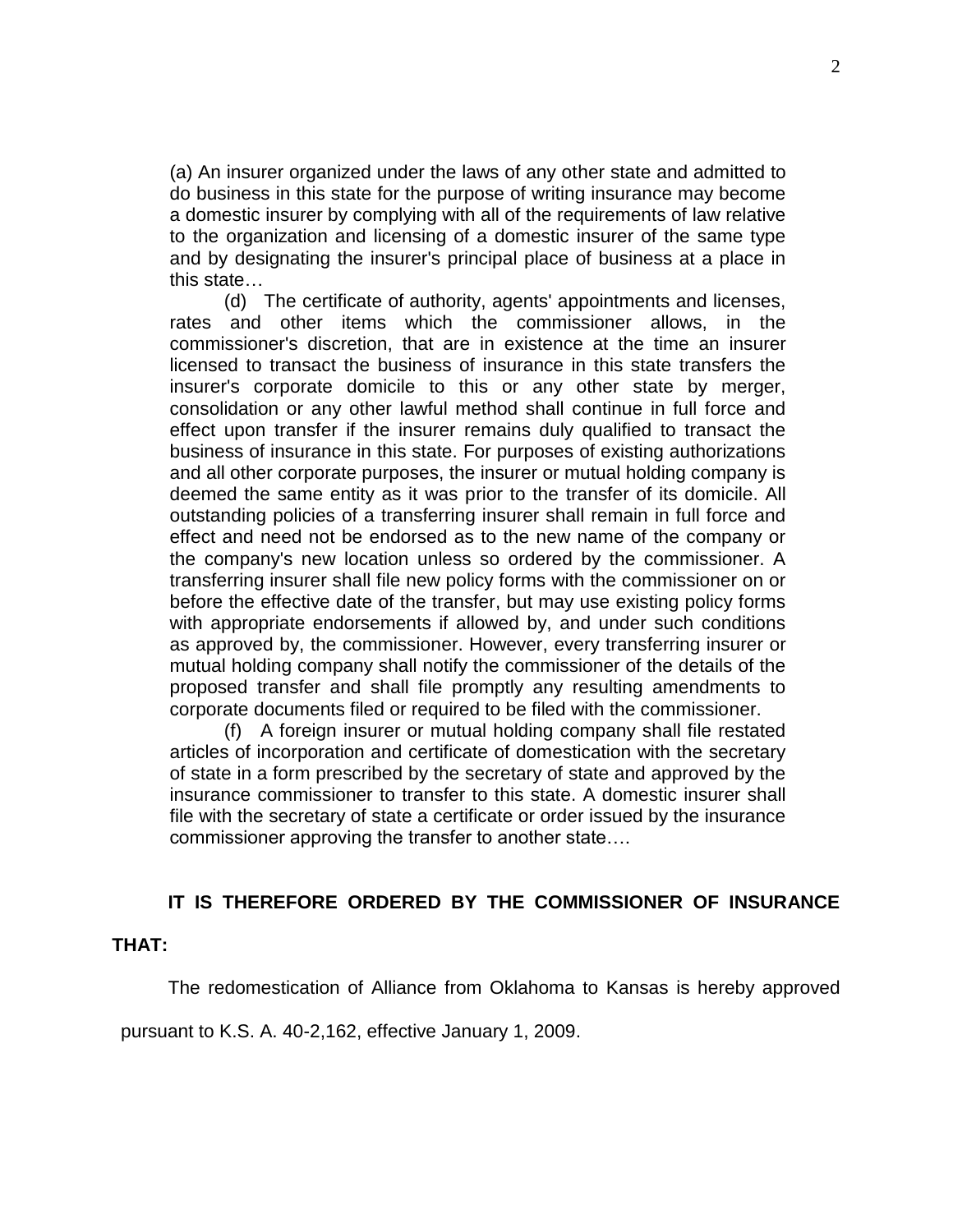#### **Notice of Right to Hearing or Appeal**

Alliance is entitled to a hearing pursuant to K.S.A. § 77-537, the Kansas Administrative Procedure Act. If Alliance desires a hearing, the company must file a written request for a hearing with:

> John W. Campbell, General Counsel Kansas Insurance Department 420 S.W. 9th Street Topeka, Kansas 66612.

This request must be filed within fifteen (15) days from the date of service of this Order. If Alliance requests a hearing, the Kansas Insurance Department will notify the company of the time and place of the hearing and information on the procedures, right of representation, and other rights of parties relating to the conduct of the hearing, before commencement of same.

If a hearing is not requested in the time and manner stated above, this Order shall become effective as a Final Order upon the expiration of time for requesting a hearing, pursuant to K.S.A. § 77-613. In the event that Alliance files a petition for judicial review, pursuant to K.S.A. § 77-613(e), the agency officer to be served on behalf of the Kansas Insurance Department is:

> John W. Campbell, General Counsel Kansas Insurance Department 420 S.W. 9th Street Topeka, Kansas 66612.